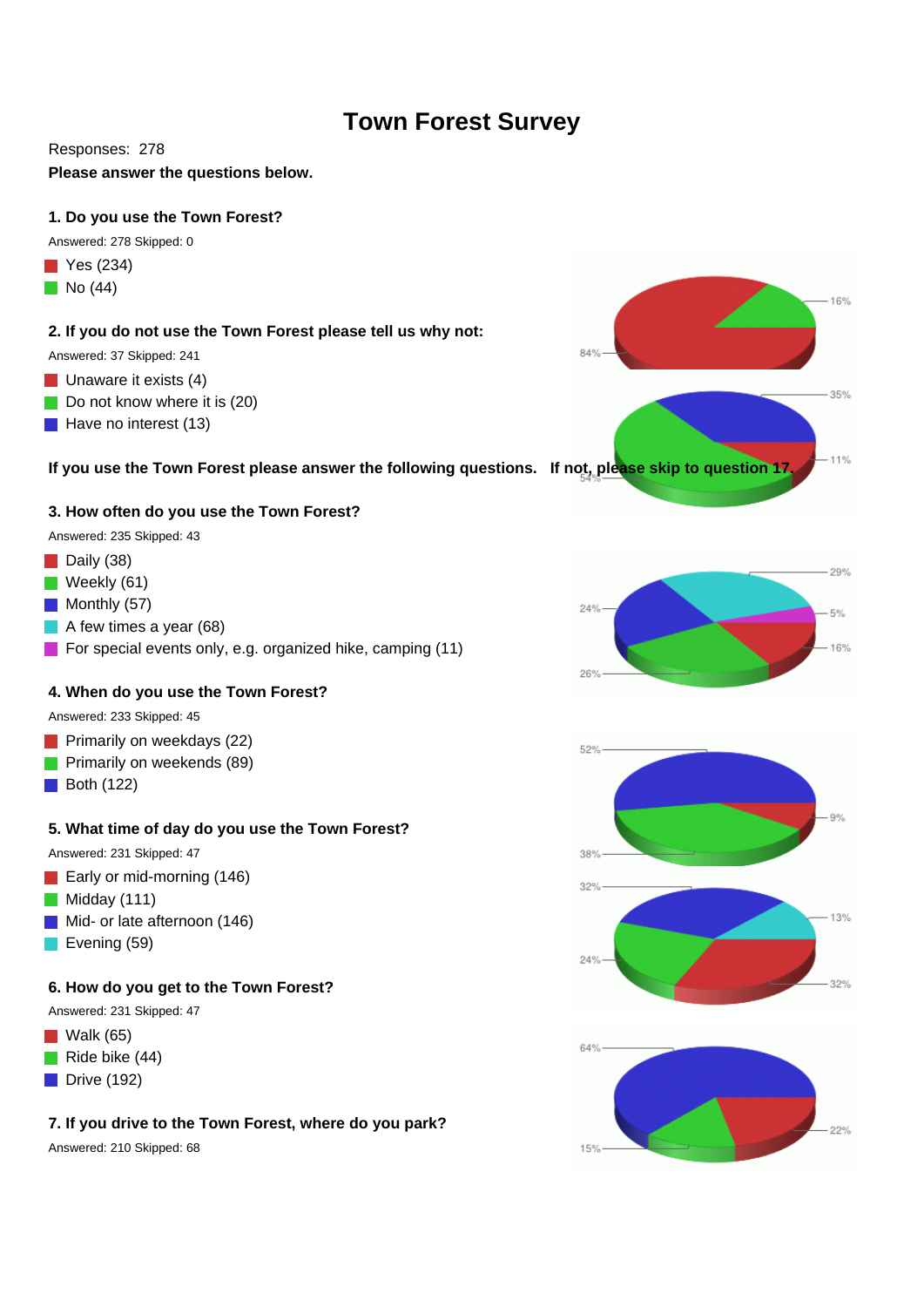- **Lynn Village Way (5)**
- Grove Street at Strout Avenue (189)
- **Wood End Elementary School (34)**
- Sunset Rock Lane (13)

### **8. Which activities do you do?**

Answered: 235 Skipped: 43

- Bird watching / nature viewing  $(87)$
- Walking (without a dog) (142)
- **Walking a dog (116)**
- Group tour or hike (51)
- Running (39)
- **Mountain biking (45)**
- **Cross-country skiing / snowshoeing (47)**
- Camping / cookout (63)
- $\blacksquare$  Fishing (5)
- $\blacksquare$  Picnicking (15)
- Geo-caching (24)
- $\Box$  Other (13)

#### **9. If you answered "Other" above, please explain.**

Answered: 14 Skipped: 264 scouting events have slept out with scouts and hiked with girl scouts Letter boxing Airsoft photo Boy scouts Journaling, Photography monitoring Activities with Cub and Boy Scouts, including service projects. meeting friends Scout events Play in the open field Leaves and compost XC skiing

### **10. Which trails or roads do you use?**



**No Sometimes** No Sometimes

### **11. If you walk a dog in the Town Forest, please answer the following.**

| a. Do you walk your dog on-leash? | 24% | 46% | 30% |     |
|-----------------------------------|-----|-----|-----|-----|
| b. Do you pick up after your dog? |     | 76% |     | 10% |

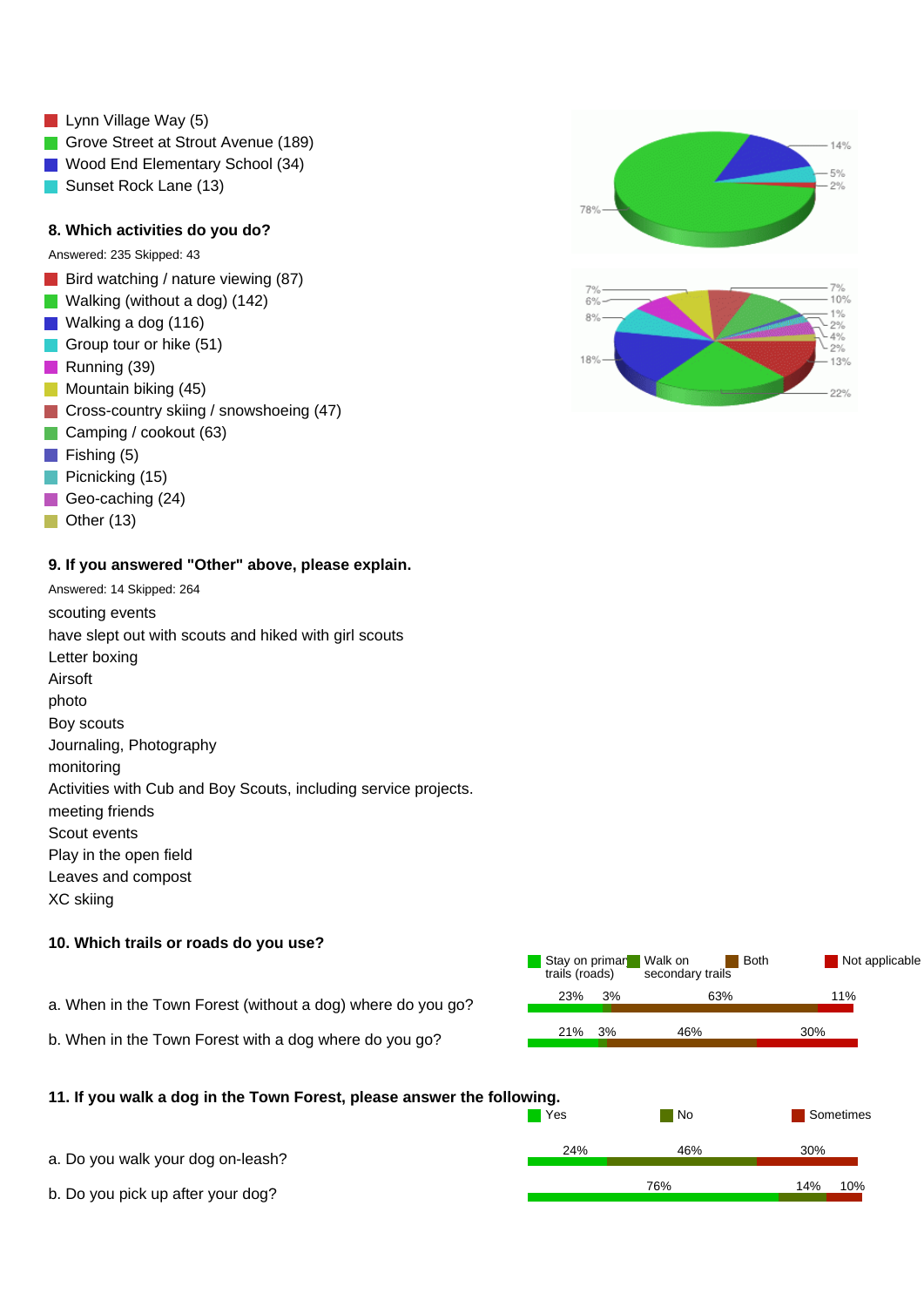c. Do you walk your dog in other parks or conservation areas in Reading?

### **12. If you walk a dog, how many do you usually walk?**

Answered: 119 Skipped: 159

- $\blacksquare$  One (88)
- Two (23)
- $\blacksquare$  Three (3)
- Four or more (5)

### **13. What do you value most about the Town Forest?**

Answered: 233 Skipped: 45

- **Place to connect with nature (65)**
- **Opportunity for passive recreation (walking, running, XC skiing, etc.) (56)**
- **Place to walk dog (54)**
- Camping / cookout (22)
- $\blacksquare$  Habitat for plants and animals, watershed protection (17)
- Other (19)

### **14. If you answered "Other" above, please explain.**

Answered: 19 Skipped: 259

place to hold overnight scouting and recreation events.

It is great place to connect with nature and walk your dog. That is the main reason why so many people enjoy walking with their dogs in the tf.

Get away for the hussle and bussle of everyday life

With the exception of camping, my answer is "all of the above." The Town Forest is a great place to be out in nature without excessive regulation, and where the vast majority of users recognize Common Courtesy as the rule, with or without dogs.

Nice walk with friends that have a dog or just want a nice get-away close to home

A place where people can go to see nature and experience nature where nature is safe and will not be disturbed or harmed in any way. It is a place with no fumes from cars or street noise. It is a bit of wild in our developed town.

it is a hardcore airsoft field

can't pick just one, it's a place to be in and connect with nature and for family recreation in my town, and a habitat for plants and animals

What I value about the Town Forest is that it is quiet and a place to de-stress while I am connecting with nature with my dogs.

Exposing children to natural habitats

1,2,4&5

I value all of the above (except the camping). I walk my dogs there but it is also important to have a natural place to walk and to protect habitat. I value the peace and quiet and natural surroundings on our walks.

I can't just pick one! I go there to connect with nature, walk, observe the plants and animals (I'm a biology teacher) and walk my dog.

Boy Scouts have been such a benefit to the ecology and vibrance of this special area.

It's close to home.

I walk my dog there almost every day but would love the place even if I didn't have a dog. It's a beautiful place, I love the forest for it's trees, birds, the river and everything else. It's an asset for Reading!

Opportunity for passive recreation (all those items) WITH a dog

A place to bring my children to foster an appreciation for nature and all it has to offer.

photography



36% 53% 12%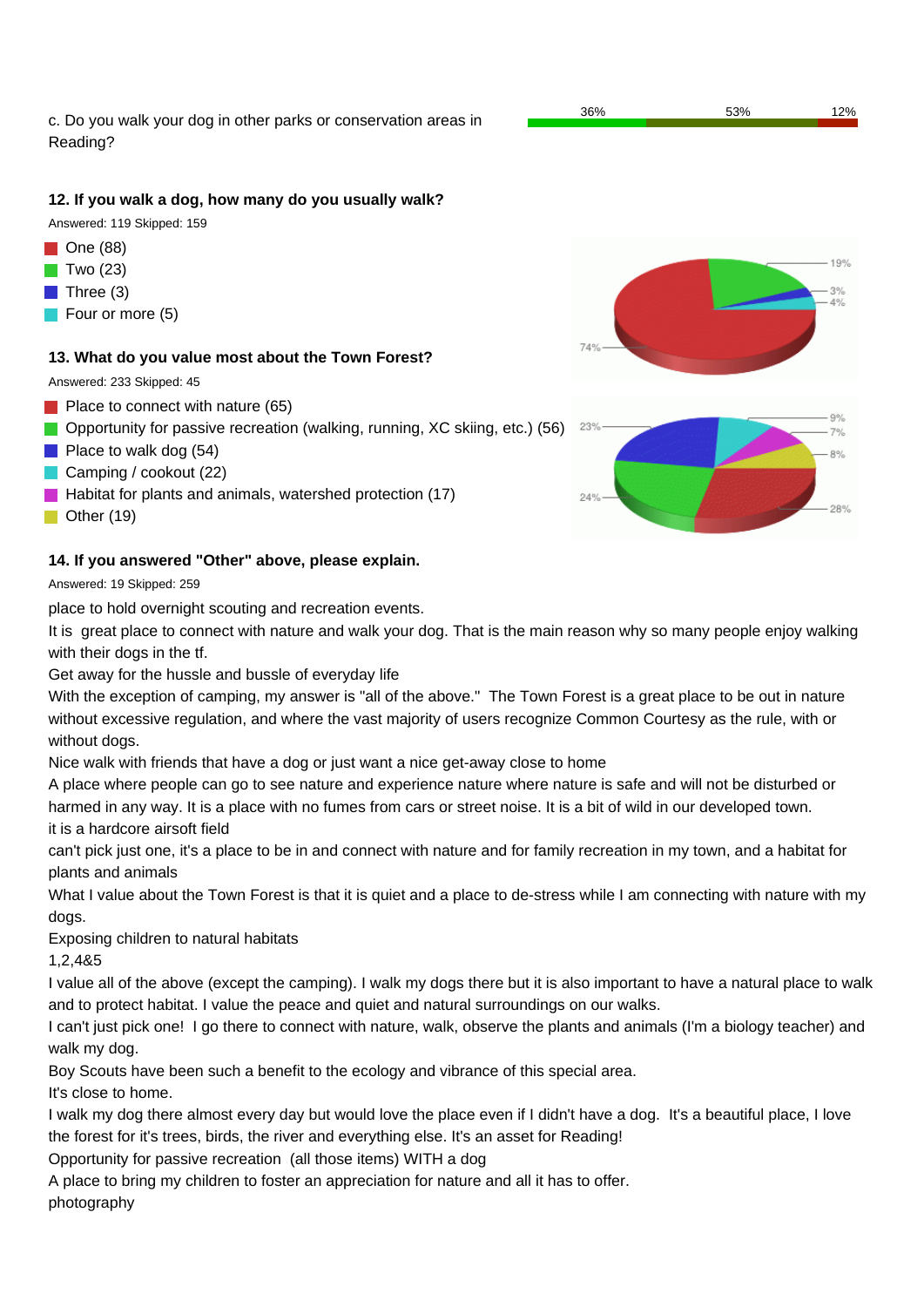### **15. Would you be willing to pay a fee to use the Town Forest if the fees were used to maintain the Town Forest?**

Answered: 235 Skipped: 43

 $\blacksquare$  No (90)

Yes, for special events such as camping (145)

#### **16. Should private vehicles be allowed in the Town Forest?**

Answered: 234 Skipped: 44

- **No** (130)
- Yes on a limited basis, e.g. special events (91)
- Yes in unlimited numbers for special events (13)

#### **All respondents please answer the following questions.**

#### **17. Do you live in Reading?**

Answered: 271 Skipped: 7

- **Yes** (261)
- $\blacksquare$  No (10)

#### **18. What sort of housing do you live in?**

Answered: 272 Skipped: 6

- $\blacksquare$  In a duplex or tri-plex (3)
- In an apartment building  $(4 \text{ or more units})$   $(4)$
- $\blacksquare$  In a condo or townhouse (11)
- $\blacksquare$  In a single family home (254)

#### **19. What is your gender?**

Answered: 267 Skipped: 11

- Female (121)
- $\blacksquare$  Male (146)

### **20. How old are you?**

Answered: 270 Skipped: 8

 $18-29(25)$  30-39 (35) 40-49 (76) 50-59 (79) 60-69 (40)  $\Box$  70+ (15)

#### **21. Please take a moment to provide us with your thoughts on any issues facing the Town Forest.**

Answered: 155 Skipped: 123

Issues facing: possible use as a ballfield?

Where would you provide parking for such activities as Little League? Pave areas of conservation land?

One issue is the aggression with which drivers to the compost navigate (or rather want to run over) pedestrians and dogs. That roadway has no path to keep people safe. Drivers are straight up RUDE and OBNOXIOUS, revving their engines and not minding the speed limit. There should also be signs posted to people to pick up after their dogs.





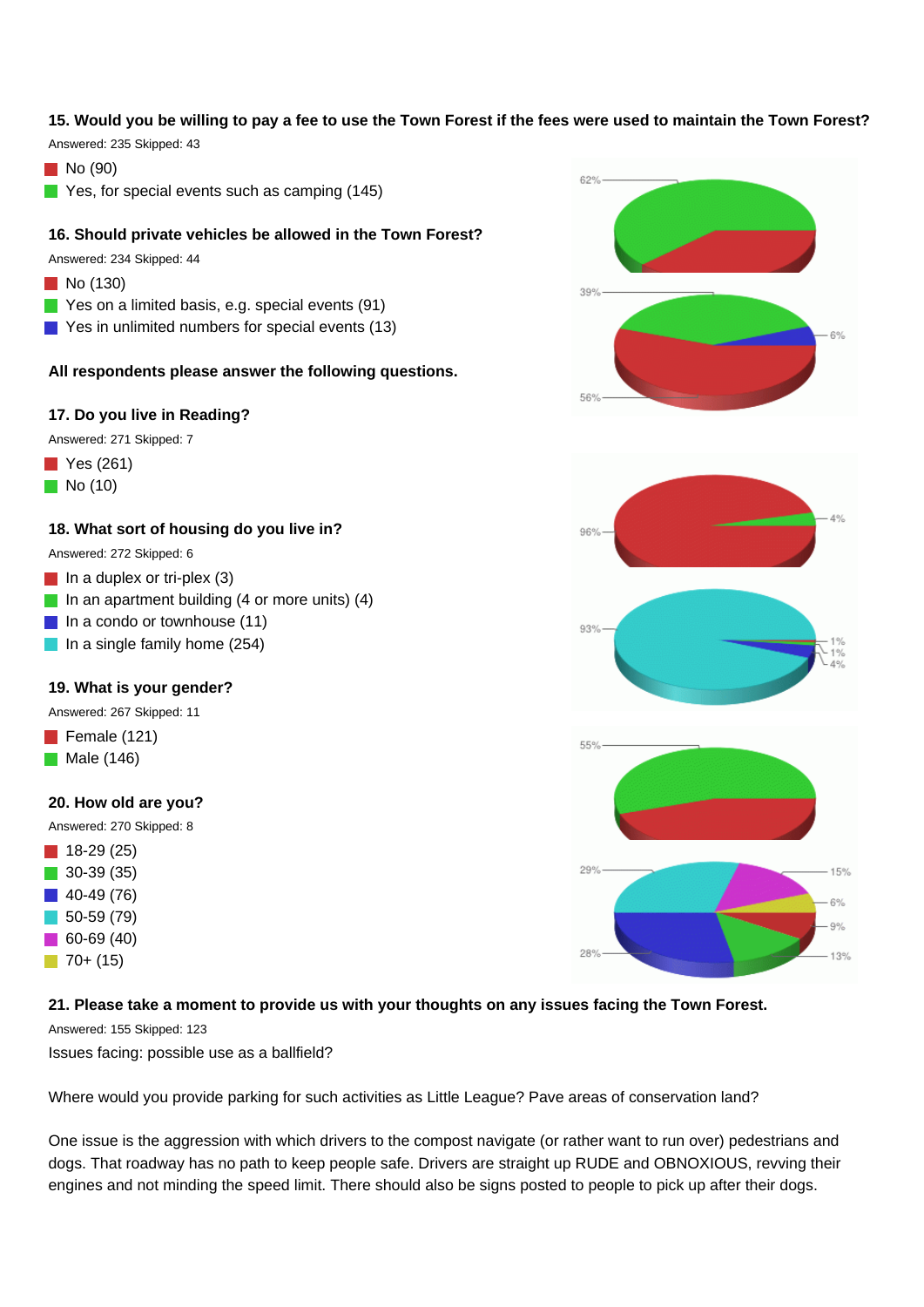dogs vs man. Dog owners vs. non-dog owners. Hope both can co-exist. Strong desire not to have to walk through a mine field of dog doo.

Great place for dog walking. I already pay for a license so I don't think additional fees are appropriate. Don't see many none dog walkers and there isn't much to attract people other than serious nature types . Which is fine. Don't see the point in the town spending much money to change things there. Already too many surveys.

would be willing to pay a fee to maintain the forest as long as people can continue to walk dogs off leash.

The Town Forest is a perfect place for dog walking. Due to the fact there is no offical dog park in town where people can let their dogs off leash. Dogs need to be dogs, they have four legs not two. So, they need to run and play with other dogs. The town forest is the only place in town where dogs can do just that. If it is decided to stop dogs owners from taking their dogs there. You should have some kind of back up plan.

I love the town forest for walking my dog, but think the open field in front of the forest could be put to better public use. I am NOT in favor of taking any Town Forest land for sporting fields--the forest should be left as it is--a forest! Leave it alone

I am concerned with the fact that there might be a field being put in the town forest. It is a great place to walk dogs off leash and to connect with nature. Also where they are thinking about putting the parking spaces is where all of the animals that use the vernal pools cross the street and where the vernal pools are located. If people are able to bring in food then the dogs might eat that food or steal it from children and the owners would possibly be punished and lose the privledge of allowing their dogs to be off leash.

The town forest should remain open to all at no cost.

Perhaps you should have the Chronicle do a long piece on the forest listing activities available and where to get a "trail map".

There needs to be footpath access to the TF from Grove St. It is very dangerous (and unpleasant) when people have to walk on Strout Ave with cars coming & going from the compost ctr. With no sidewalk on Strout Ave, and heavy brush on either side, people (often including small children) and cars compete for the same space. It would be a great Eagle Scout project to build a footpath that starts on Grove beyond Strout ave and connects into Strout at a point past the Compost ctr exit, thus avoiding traffic. Also, the 2 mountains of road debris & rubble need to be removed. This is impervious coverage of the Ipswitch River watershed, in glaring violation of Town laws requiring watershed protection. I feel that the Town Forest Committee should work with the groups like the Boy Scouts that use the facilities 2-4 times a year and the people who use it more often to come up with a parking solution and a freindly non rude way of co existing. I am concerned that the Town Forest may be developed into something more than a natural habitat. I feel strongly that Reading has many other parks and ball fields to meet recreational needs, and the town forest should remain as it currently is, a place where people may connect with nature, and walk their dog off-leash if they wish.

I do not have any comments regarding the town forest but I wish some trees could be planted on Main St. between downtown and route 128 it is so ugly.

Love it. Enjoy the trails, bridges

1) Tailoring consultant/Audobon general inputs to Reading Town Forest's (RTF's) specific needs and opportunities.

2) Providing more children with (quasi-) wilderness immersion since such experiential learning is in rapid decline (see "Last Child in the Woods: Saving Our Children From Nature-Deficit Disorder").

3) Ensuring that higher impact users (such as our Boy Scouts) reduce their ecological footprints, (e.g. by back-packing instead of car-camping).

4) Retaining (and perhaps enhancing) RTF's nominal wilderness character-- as development continues along boundaries.

5) Linked to 4) above, envisioning RTF management within a larger context of regional land use and conservation of forest mosaic.

6) Multiple use that's both sustainable and equitable (e.g. restricting mountain bike use during March thaw when soils are more vulnerable).

don't pave over paradise

I feel as though adding a baseball field or any other things like that would disrupt not only the dog walkers and regulars who use the forest, but the wildlife. Any nature-watchers would have a very hard time watching with the noise that might come from a ball park. I believe it would have a very negative outcome.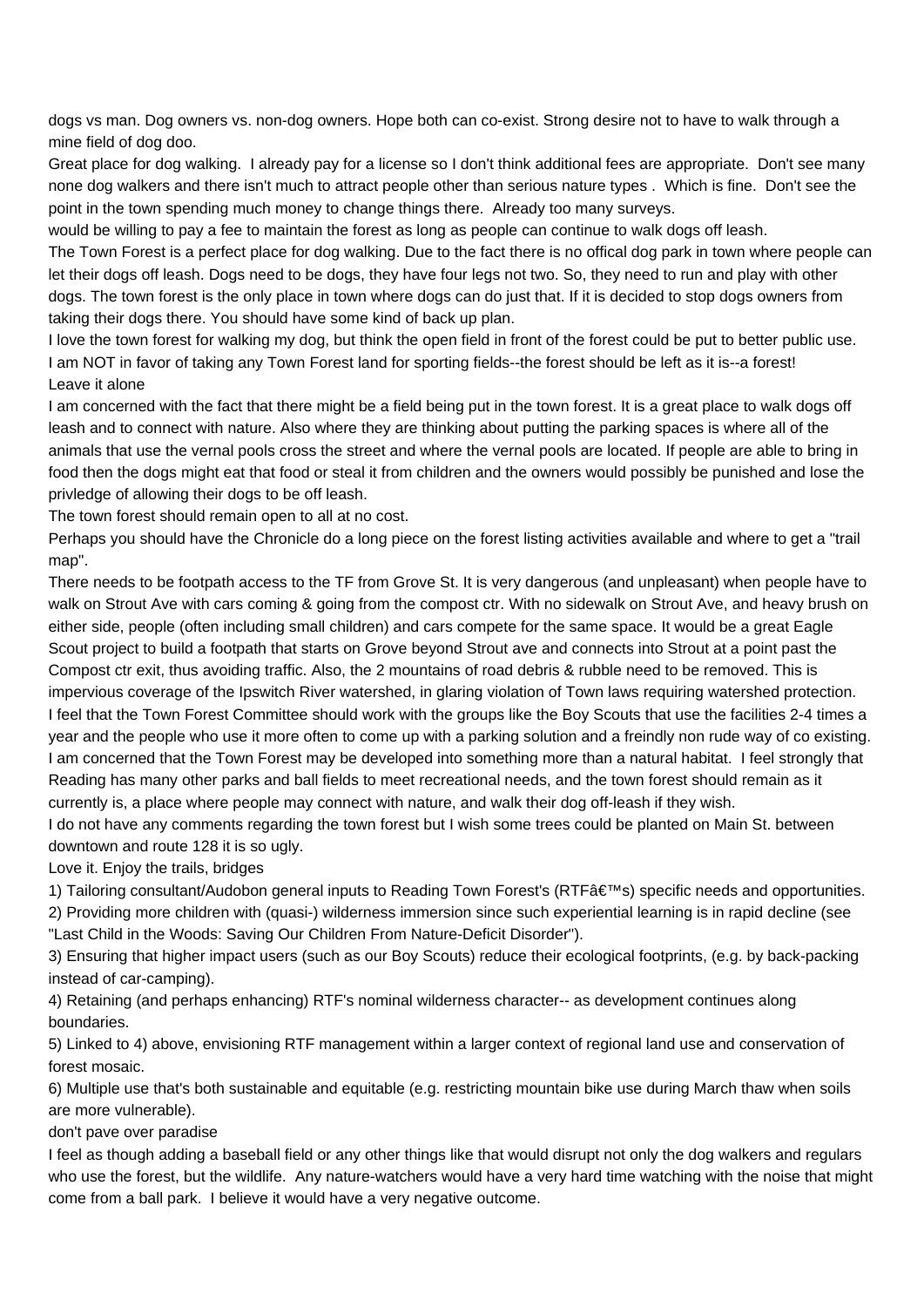It shouldnot be further developed

Town forest on other side of town so have to drive - parking is an issue. Also high amount of bugs (ticks, mosquitos, etc) is a significant issue and reason why the forest is an unacceptable replacement for a dog park. Only a truly fenced and (as much as possible) tick-free area will work for a dog park. Town forest will never have that option unless an area is cleared, and then it isn't a forest. Please consider a fenced, grass park at one of the other town recreation areas. It is a wonderful resource. I just wish people would keep their dogs on a leash

The only issue I have is the mosquitos. and limitedparking

Some of the red pine the Scouts planted are dying, and it may be wise to harvest some of them in a sustainable way to make way for new growth. Hopefully the forester has made some recommendations on this. Another issue is access. It is dangerous to walk on the road while the compost area is open. There should be a separate entrance with more parking for recreational users

Keep the dogs out

I am 55 and grew up in Reading, TF is great asset that has become inaccessible for so many. Can't reasonably take my aging parents or new grand babies, too hard to get to the nice areas from parking on Grove. Place was wide open to vehicles for so many years but town clamps down on everything, believe me it's not working to solve societies problems. Open it back up. Let people have this small freedom back. Put in a toll both if you are that hard up and charge for peace and nature.

We love walking at the Town Forest. Pls do not allow cars in the Town Forest. I am against having a playing field there there shd be other locations.

Would love to spend time in the forest. I don't drive so can't get there from here.:-)

It should be kept for passive recreation not full of ball fields

Dog bags should be easily accessed around the main walking trails with a waste container attached to the tree. Dog waste would be minimized on the trails and people who do not listen should be fined. Also dogs should remain on leashes and also should be enforced with a fine.

When people litter. Want to be sure wildlife is protected.

The Town should be more diligent in making sure that the road gates are locked, except during compost hours. Providing parking for vehicles inside the composting/town forest access route on Strout Av. should be limited both in numbers and time that it is accessable because of trash dumping problems and vandalism/partying will occur more often.

My dog "goes" well off of trails. If he ever goes on a trail or in the field where people might be walking I clean up after him.

The desire to develop parts of it for other than passive recreation

Would like off street parking provided to avoid being injured or killed when walking in and out of forest on very narrow Strout Ave by cars entering and leaving the compost. Would also like walkways provided for pedestrians on Strout Ave for the same reason.

Trash being left about, dogs not being picked up after

Too much vehicular traffic; high impact use by groups bringing in gas grills, generators; threat of greater use without protections/regulations in place.

The town should advertise it more. I would definitely use the forest if I was aware of it and knew where it was.

I feel very fortunate to have a place to recreate that is left natural. It cannot be made any better than it is!

I love the fact that Reading has a Forest that can be enjoyed as a FOREST. I am very concerned that we need to protect the forest from development that will take away from the beauty of our natural forest. It is a wonderful resource for scouts which I hope will can continue to encourage and promote. In terms of a fee I am confused as to why anyone would be charged to use Mother Nature's space.Please explain the thought behind this question.Are you considering a user fee like high school sports????????

I use to run in the Town Forest when I ran RMHS track, I like to run there now with my dog.It is the only place I can take her off leash that is close to home.

I pick up after my dog if it is on a trial or walkway . I would hate to see the Town Forest become a Town Park,keep it as nature created it.

Parking dog waste no high value animals to hunt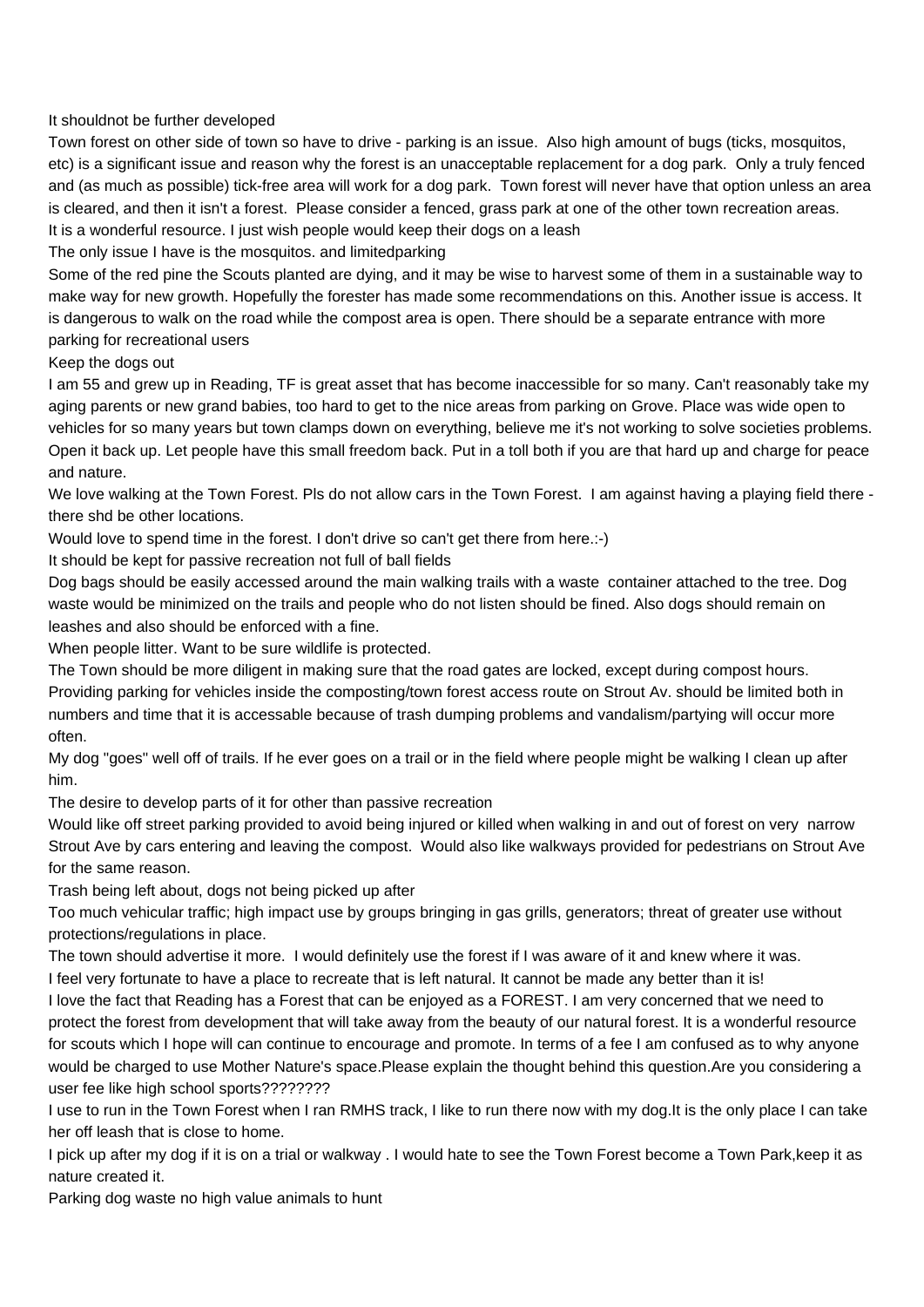I love the Town Forest just as it is -- beautiful and quiet and natural.

Please do NOT take space for parking and/or more athletic fields....the town has precious little natural space now...there's already so much athletic space

Limited trails for biking

The forest was a place to maintain open woodlands. It is beautiful...stop trying to change it!

coyotes. some fountains would be great.

Would love to see more nature programs and walks run there. The librarian, Rachel, does a terrific job with these. Instead of taking down trees and building a new field please consider referbishing the existing fields and preserve the forest.

I do not think that there should be a fee for using the town forest. This should remain a free resource. Perhaps donation boxes.

The only issue I see is that kids/teens have abused the secluded location and have inappropriately used the forest: fires, drinking, littering etc.

The Town Forest is a wonderful close-to-home resource for enjoying nature. However, several of the access trails are completely overgrown. For example, the trail head off Kiernan Road by the pumping station is very overgrown. It could be an excellent way of entering the woods with minimal impact on neighbors. I guess the entrance at the end of William Road attracted drinkers and was a nuisance to neighboring houses.

Also, the trail from that entrance (Kiernan Road) leading to the main roads in the woods is in tough shape.

Any improvements the town can do will be greatly appreciated.

Thank you.

too many people with dogs not on a leash

Keep the dogs and cars out

I do not believe cars shd be allowed in the Town Forest. I think you cd charge fees for special events i.e., camping. There has been complaining about cars during camping events, and suggestions to make people carry everything in. This will only discourage the weekend camper and for the few campouts that occur during the year, having a few cars drive in shouldn't pose an issue. The town forest belongs to everyone, not just dog walkers and runners.

My only issue would be that this survey might serve as an indication of future rules or regulations applied to dog walkers in the town forest. Such rules and regulations would only serve to anger and frustrate those residents who utilize the town forest more than anyone else, that is, dog walkers who wish to escape the bonds of a leash.

That being said, it would be nice for there to be a path which dog walkers to use, that can circumvent the compost areas, where dog walkers must come into close contact with motor vehicles.

it has become unsafe for me and my children to go there because of all the dogs not on leashes. the dog owners are rude and think they should let there dogs run around not on lashes. i have seen many pit bulls and other scarey dogs running around. one time i had to tell my kid to climb a tree to avoid a pit bull not on a leash.

The forest will take care of itself, people with the best of ententions will mess it up

I would not like to see it used for active recreation except for camping. Even then,vehicle use should be strictly limited. So many of the habitats for animals have been developed that it is important to preserve this. Having a quiet place to walk away from the congestion that is everywhere else is also very important for the quality of life of local residents. The biggest problem that I have is with unleashed, uncontrolled dogs. I ride a mountain bike and have been chased or attacked several times. I would like to see a leash enforcement for dogs that cannot be controlled off leash.

The forest is a plantation and needs to be selectively logged to allow native regrowth. A boardwalk out into the Ipswich River marsh would be nice.

The Town Forest is a great resource

It is a valued resource to be respected and taken care of. It is inextricably linked with the Ipswich River.

I would be very upset if someone tried to develop our forest. It is the town FOREST, not the town BASEBALL FIELD. I'd like to know more about it so I dan use it.

I have enjoyed the town forest all my life and think it is a wonderful resource. Bringing kids to camp there has been great to introdce them to nature and respect it. It is fantastic to see so many people walking their dogs, hiking, ect. while we are there.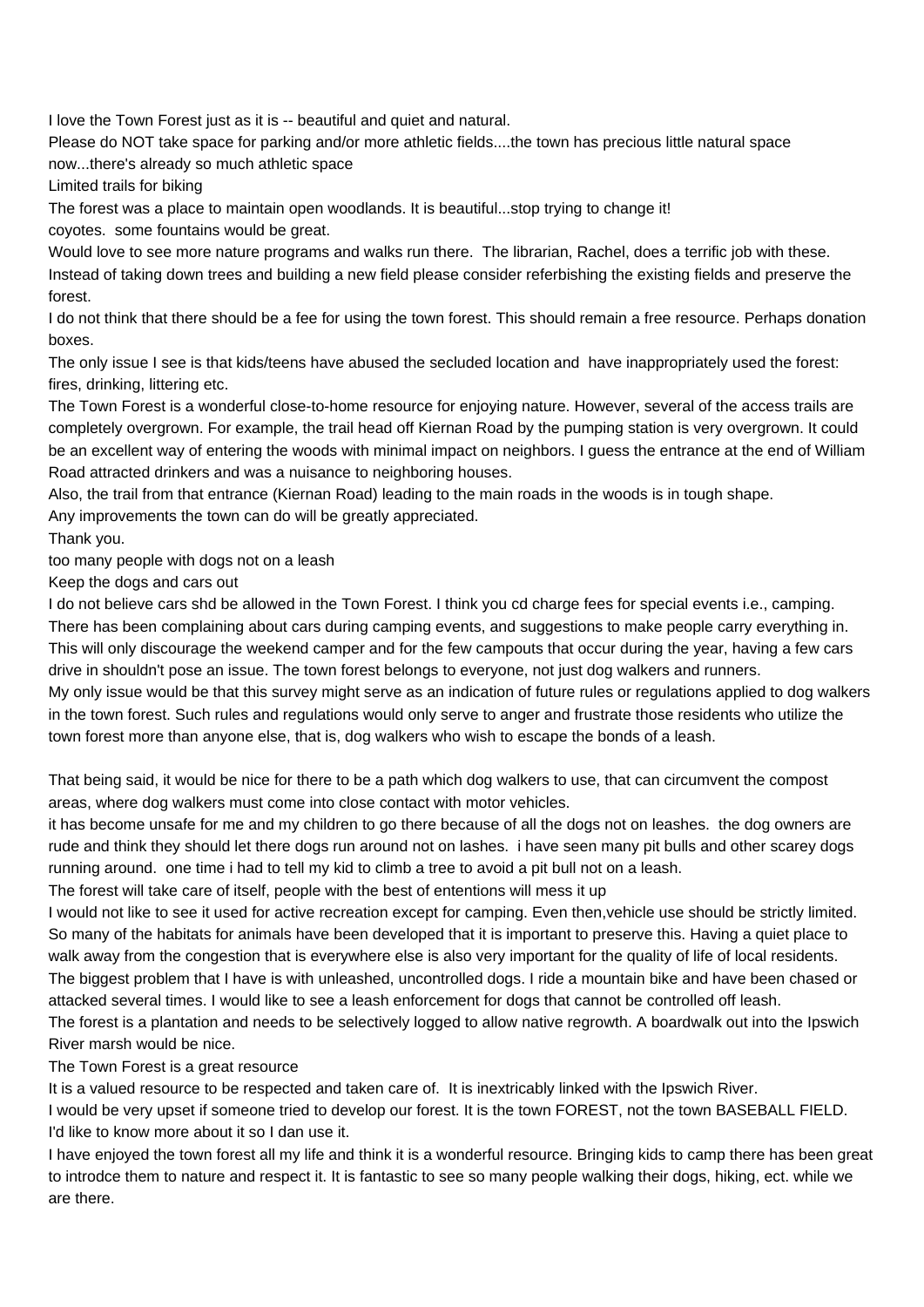There should be a toilet with female sanitary products available.

Please don't put in that baseball field!

Too much traffic on Grove St/north of Franklin results in many near accidents and ongoing safety concerns. Grove St is only way in and out to both Town Forest and Compost Station - typically peak demand is on weekends. This traffic is compounded by heavy traffic going to/from the Golf Club. There are no sidewalks on Grove St & vehicles frequently speed. Town needs to develop another route from Franklin St to safely handle demand to/from Compost Station and Town Forest.

Our town forest is such a wonderful resource. However, several of the minor trails leading into the forest are in bad shape - for example, the trail leading in from the pumping station on Kieran Road. I would love to have this entry path cleared and maintained.

On Question 13, I would also answer "Place to conntect with nature," but the survey only allows for one answer. use of vehicles should be limited

I am very concerned about plans to "develop" the town forest - Reading's jewel. Please protect it/don't touch it/stop messing with nature. Spend tax dollars in other areas as needed. It's a wonderland of turtles and snakes, birds and ..beavers! If any restrictions, I'd like to see dog walking restricted to roads only...no trails...so as not to disturb wildlife (coyotes and nesting birds.)Ban vehicles. It seems to defy logic that kids on "camping" outings get driven to their site. I worry about fire in there. Add hydrants. Concerned about mowing grass... what happens to turles, snakes? I am very concerned about the three proposals outlined in the Strout Ave. Project.

1) All of these options propose a very large number of parking places. More than the Reading Public Library! That is a huge number of parking places! Why so many?

2) The location of the parking places, on this document, are right in the breeding grounds of an endangered species, the blue spotted salamander. Environmentally, it is really completely irresponsible to locate the angled parking places along Strout Ave. as suggested by the Town's proposed plan.

3) Using the Water Treatment Plant field as a practice ball field is really a terrible idea. The Field would be hard to get to, in an extreme corner of town, and it would be just a bottle neck of traffic with soccer/baseball parents coming and going. Why not keep it as a place for people to let their dogs play together, and just enjoy the green grass and the sky? Why not keep one public space in Reading dedicated to passive recreation?

The town forest faces the issue of balancing habitat protection with public use. However, unless we allow the public free access to enjoy and appreciate the town forest, it's value will not be seen by future generations.

I think it is a great resource, but trail maps and info about access would be helpful.

I really do not like the traffic from the Compost Yard.

I use Town Forest on a regular basis to walk my dogs. In all honesty, I am somewhat unaware of what "issues" the Town Forest faces. Upkeep? Monetary crunch? It would be helpful to know what is driving this survey.

Changes in the forest use will prevent the only place to freely walk the dogs.

it is a great space for recreational walks and exploring. Not keen on all the dogs off leashes as some are fairly big breeds and I have young children.

I would not like to see a baseball field built in this area, that would take away the already limited amount of living space for wildlife in Reading.

It is a great resource available for the taxpayers and residents of Reading. With little open space available, it should be properly nutured and cultivated.

To much regulation by special interest groups; not to be confused with taking appropriate measures to protect it.

I would love to see it remain as is. The town forest is one of the only places I cn connect with nature and feel at peace. I like that this is not used for "teams" and that non athletes have a place to go.

It is a fantastic place for walking a dog, exploring nature, and relaxing. We love walking our dogs there - and we love having the freedom to explore it off leash.

Parking. There is a home owner by the hydrant on grove street that does not allow parking in front of his house on his side of the street. I would appreciate someone from the town office speaking to him about the matter.

I have stopped going there as frequently because of him.

I don't own a dog. A lot of people allow their dogs to run loose in the Town Forest. I think it is nice for the animals, but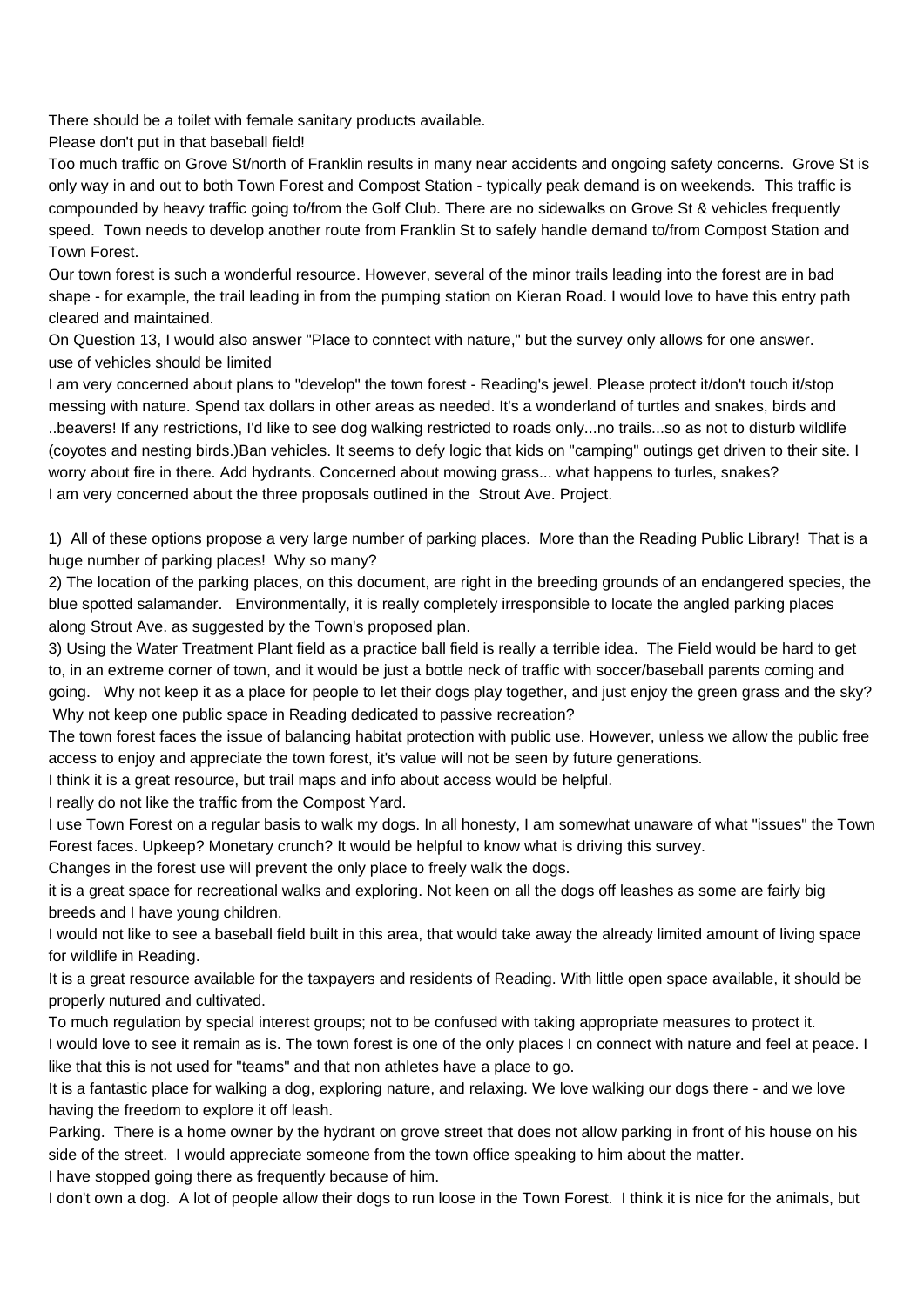can be disconcerting for the non-dog owners, especially for people who are afraid of dogs (which I'm not). It might be nice to establish some specific times that dogs can be off-leash in the forest, it might satisfy both constituents. I think more people would use the Town Forest if there were a better entrance from Grove St. than through compost area.

poor access from William Rd and Joseph

poor access to main trails for cross country skiing from Grove St.

The Town Forest was a sand pit and was about to be developed into an airport when citizens bought it and the Boy Scouts planted the trees (1920's - 40's). Never forget that the Boy Scouts have "sweat equity" in the Town Forest, and their needs and priorities should come first.

In my opinion vehicles should not be allowed in the town forest, except for a couple to bring in supplies for the Boy Scout campouts. It is dangerous and detracts from the natural feel of the forest.

Usage fees are not appropriate for Reading residents, since our taxes are used for its maintenance.

Please do not develop ANY part of the Town Forest - there has been so much development in Reading over he last 10 years. This is the only untouched area - please let's keep it that way. It is a real treasure in this town and is a haven for wildlife.

I am disappointed to now know that I have lived in Reading for several years, and never knew there was a town forest available to the public! It would be of great service to have more visibility into its accessibility (I.e., signage to include rules, hours, recreation available, etc.).

I've been living and walking in the town forest for 15 years. I've gone by self, with my son and for the past few years with my dog. It is a treasure and I respect it. I would hate to see it turned in to another paved place or sports field - Reading has enough of those.

Dog should remain leashed when in forest.

I think it's critical to Reading as a town to maintain the town forest for the recreation it offers and for the fact that they are conserving land as a habitat rather than building more houses.

would like the trails and roads maintained from tree falls. I strongly would like to propose that dogs be leashed except on the field. They ALWAYS jump on walkers and owners are unapologetic.

Great resource for everyone, but the scouts need an avenue to bring in and out supplies, individuals and to be safe. The biggest issue I have seen in the Town Forest is people walking their dogs without a leash. Several times I have been chased by large dogs while the owner stood by laughing. Having been bitten before, I don't see the humor in it. If the town has a leash law, it must be enforced everywhere, particularly when many other people, including small children, are present!

Great place!

Protect it in its current state.

While I do not use the Town Forest, I do enjoy walking my dog in other locations in Reading and Wakefield. I would hope that dogs are behaving appropriately in the Town forest on the one hand, and that it remains as a resource for them on the other. I am not in favor of developing the land for other uses.

It seems there is parking on neighborhood streets or the school. Should I park in front of someone's house or where in the school yard when school is in session?

The town forest is beautiful, I hope you keep it accessible to passive recreation.

Parking on Grove could be improved.

I wish parking were better

I think Grove street should have friendlier parking with a sidewalk; likewise with Strout ave, a way to avoid compost cars. NO ball fields. Passive sports and recreation. I think the old water treatment area would be great for a dog park and bike paths for small children to learn to ride or just play in an open area. Again NO!! ball fields.

I would like it to stay as it is, without opening it to any invasive changes such as buildings,etc.

I think it would be best to leave the forest as is and not add the baseball field

n/a

I like the new design and I think the ample parking is a good thing.

Too many abusers - trash, vehicles

I have heard rumor that the large open field is being considered for athletic fields or parking. This would be a shame, as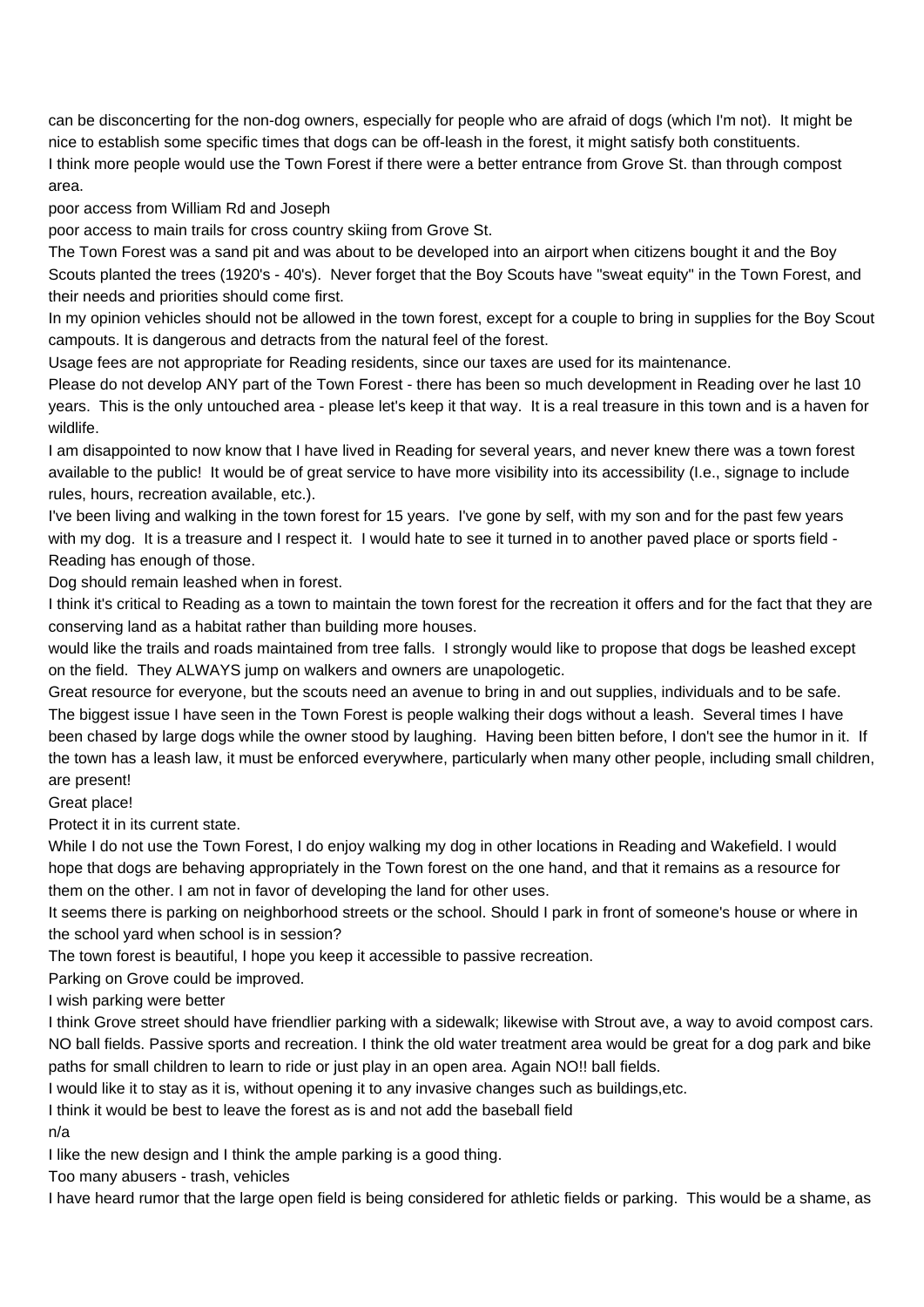it would truly alter the place's character. It has been a great place to introduce young Cub and Boy scouts to camping (see below) but I understand that there have been objections to the number of cars there - if the numbers must be limited, that's fine, but please don't ban the use of the Forest for these events - the Scouts are a big part of the Forests' history and, I hope, its future.

I would like to see more child-friendly bike trails.

Allowing dogs off lease has made the forest unusable for my family. Â Many of the dog owners do not have effective control over their dogs as required. Â I've talked with many dog owners in the forest and they are always apologetic after their dog or large group of dogs (as is the case on the weekend mornings) Â run up within a few feet and bark excessively keeping our family at a standstill untill their owners come around the corner to see what is happening and run up and pull the dog(s) away. Â A scene similar to this was occurring several times each trip and I Â thought we can not let it prevent us from going, but we have since given up and longer go. Â Out last visit was in June. Â I've been told that more and more people from out of town are bringing their dogs to the forest so they can "run free", since other towns simple would not allow it because it disturbs the wildlife and prevents others from enjoying the area. Â I am a dog lover and it is disappointing that the majority of people who do not have effective voice control over their dogs have ruined this for the few dogs owners that can control their dogs and are a joy to see using the forest. Â It is the sad truth but this is why wildlife areas, such as National Wildlife Refuge areas, in general to not allow domestic pets at all since they disturb the wildlife and other visitors. Â Families and wildlife should have access to the forest without being in fear. Â Please Help!

trail maintenance, especially near swamp/wetland areas. Proximity to brush dump area - would rather have brush and yard waste processed further from any town conservation/forest land.

Informing walkers to not walk in X country ski tracks so they can be used and re-used by skiers.

Need more parking near trails.

The path from William Rd and Joseph Way is difficult to access and to get by the area near the golf course. Access to the roads in the town woods for cross country skiing is bad also the parking

Walking in the forest is a way of life for me now. I go everyday possible with the exception of a blizzard, torential rains or hot, hot days. The people are friendly and I really think my quality of life is better. I'm 76 years old and believe it's adding years to my life. Today my dog got off his leash and went for a DPU truck, I can't thank the man enough for his quick action in stopping for him! The town workers are always very kind and helpful!

1. I believe that both TF users and the surrounding neighborhoods would benefit from more clearly defined on street parking along Grove Street and Family Circle.

2. As a frequent camper in the TF (with a local Scout Troop), I would strongly support a ban on the use of both gas powered generators and PA systems in the TF.

3. Private vehicles within the TF: I support allowing groups using the TF for approved activities (controlled/limited) vehicle access. Perhaps a system could be put in place that requires a "parking plan" for each event expecting more than a set number of cars. If groups are limited to a maximum number of cars within the TF, overnight parking should continue to be permitted along Grove and Family Circle. Exceptions should be allowed for private vehicles transporting gear and the handicapped or elderly.

4. I am a lover of dogs and support dog walking in the TF. With that said, I've had a number of conflicts with off-leash pets while both bike riding and walking (especially with young children) in the TF.

I absolutely love walking my dog in the woods. It is honestly the only reason I go there. However, parking out on Grove St and walking into the woods is dangerous when the dump is open. There is no safe place to walk - especially when I have my dog and my 2 year old. Either available parking beyond the dump or sidewalks would make the area much safer.

I know the water is being monitored by the MWRA but still many dog owners are irresponsible and unaware of the hazards of letting their dogs go in the water as well as leaving fecal matter behind.

I USED to visit the Town Forest, primarily to walk and to enjoy the natural surroundings. Since the is apparently no longer vehicle access for parking at the site of the former pumping station, I no longer go to the Town Forest, because I am uncomfortable with the parking alternatives  $\hat{a} \in \hat{a}$  primarily because I would have to leave my vehicle in an exposed, unprotected area along Grove Street.

The town forest is really unique but it seems like it is in danger of becoming overused with people driving in and trucks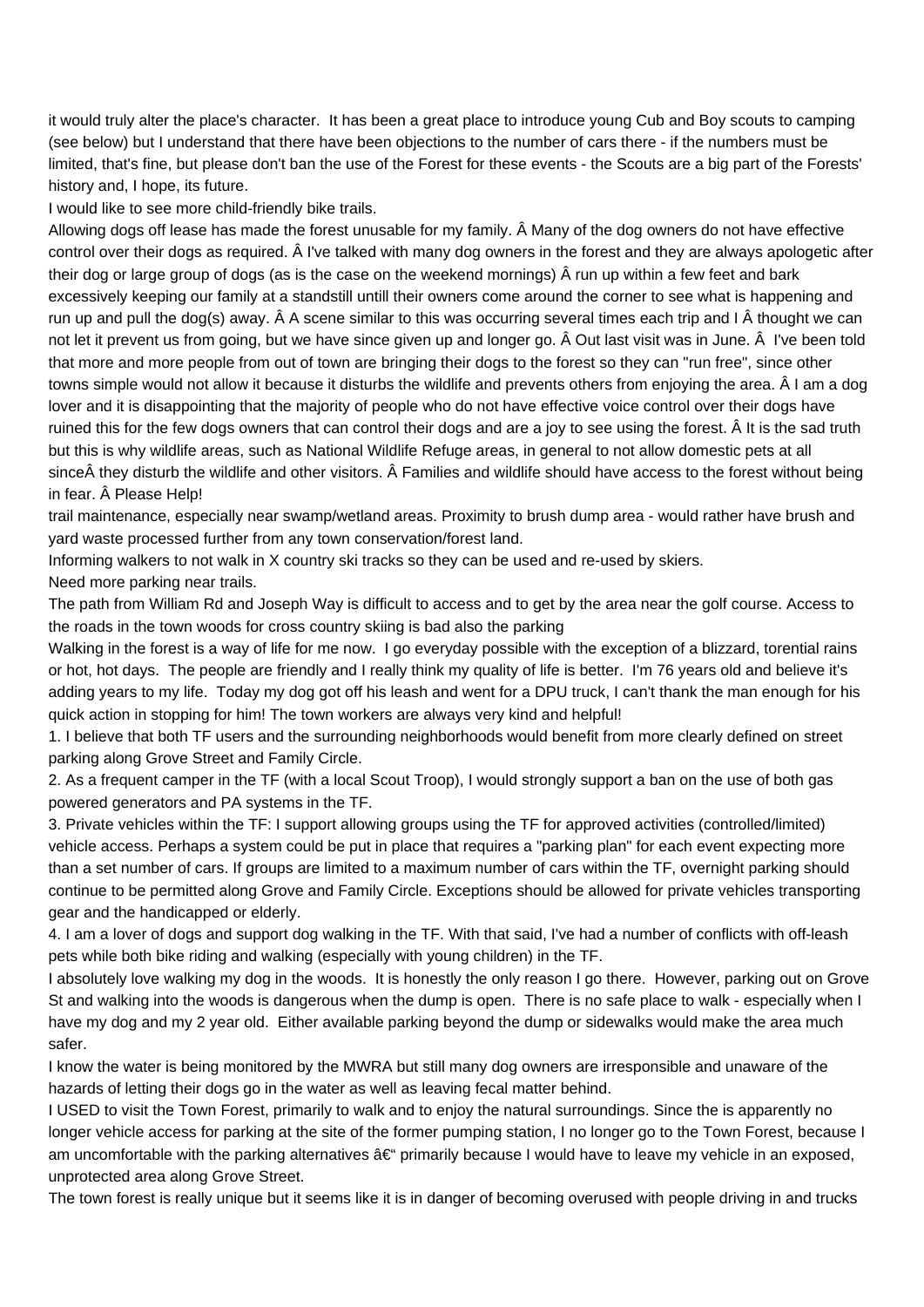moving compost and debris around.

Please preserve this Reading treasure as is - do not interfere with space that is natural - I love to bring my kids into the forest to show them the woods. There are so few places like this left and it is important that we preserve this.

The forest is the only place in Reading I can walk my dog off leash. It is good for the dogs and good for the walkers. It gives the dogs a chance to socialize with other dogs. There is no fear of cars running into the dogs.

Wouldn't want the naturalness of it to be altered or destroyed

I feel scouts or elementary school children or groups need to be more involved seasonaly in tours etc.

I had no idea there was a Town Forest, or that there were issues...

Please keep the forest the way it is, please dont create baseball field!

I would not support the taking of any of the Town Forest property, or expansion of the golf course. The forest should be open to any youth group that wants to use it. Improvements suggested by Eagle Scout candidates, such as marking trails, elevated boardwalks, etc.

I think the forest should be left as it is. We need to protect our open spaces.

I would like to see the Town Forest remain as it is. I don't think we need additional playing fields in Reading. We need to preserve open spaces.

The Town Forest is the only place in Reading I can go to walk my dogs off the leash, and go for a run in the peace and quiet. I don't have to worry about other people who may be afraid of dogs or ask me to put my dog on the leash, because the other people that are in the woods are there to walk their dogs, view nature, and be there for the open serene space. It isn't crowded, it is the only place in Reading where we can still go to just relax and be in nature and where animals can go freely. If a baseball field were to be put in, families would crowd the area and ask to have pets put on leashes, it would scare away the nature and ruin the conservation, and it is the only area in Reading that is still woods. You have already built Wood End in the part of the Town Forest that was near my home, and it is now always crowded, noisy, busy, and there is no easy entrance to the Forest. If a field needs to be built, build it at Wood End, even though there are plenty of fields to play baseball at. Leave the forest be, and let nature still exist in Reading. I also know other people who come from out of town to use the forest for its tranquility, the nature, the water, and trails, the open field, and the peace of mind walking their pets.

I hate the impact of snow mobiles

Lack of supervision

I have been using the town forest for a very long time, and I haven't really noticed any issues with it. I enjoy going there by myself, with friends or with my dog.

One of the reasons I enjoy living here in Reading is because I feel we are a strong community. A community that cares about the well-being of all its members. We have an active Senior Center, groups such as FORR, a thriving Library  $\hat{a}\in$ " you name it. I grew up in this town, and now live here with my husband and young children.

As a child myself, I frequently enjoyed hikes in the Town Forest. Bike rides to and from and through the Forest with my friends. It was a blast. But today? Today I will no longer bring my family to the Town Forest. An area of Reading so important to me as a child is now off-reach, because of one issue.

The dogs.

Last Fall, my husband and I brought the kids twice to the Town Forest and both times faced the same issue. Off-leash dogs are a huge problem.

There was dog excrement everywhere. At the entrance. On the trails, off the trails, it was awful. Because the Town Forest allows owners to bring their dogs off-leash, the owners we saw let their dogs run wild all over the forest. When a dog gets so far away from its owner, it is neither controllable nor is it easily visible to the owner when the dog makes a mess. Either that, or the owner just doesn't care to clean up because it's clearly "acceptable― not to.

On our first visit, when my family was leaving, a woman was walking down the Grove Street entrance toward the Forest with two dogs off-leash running ahead of her. These dogs charged my children and my husband and I had to scoop up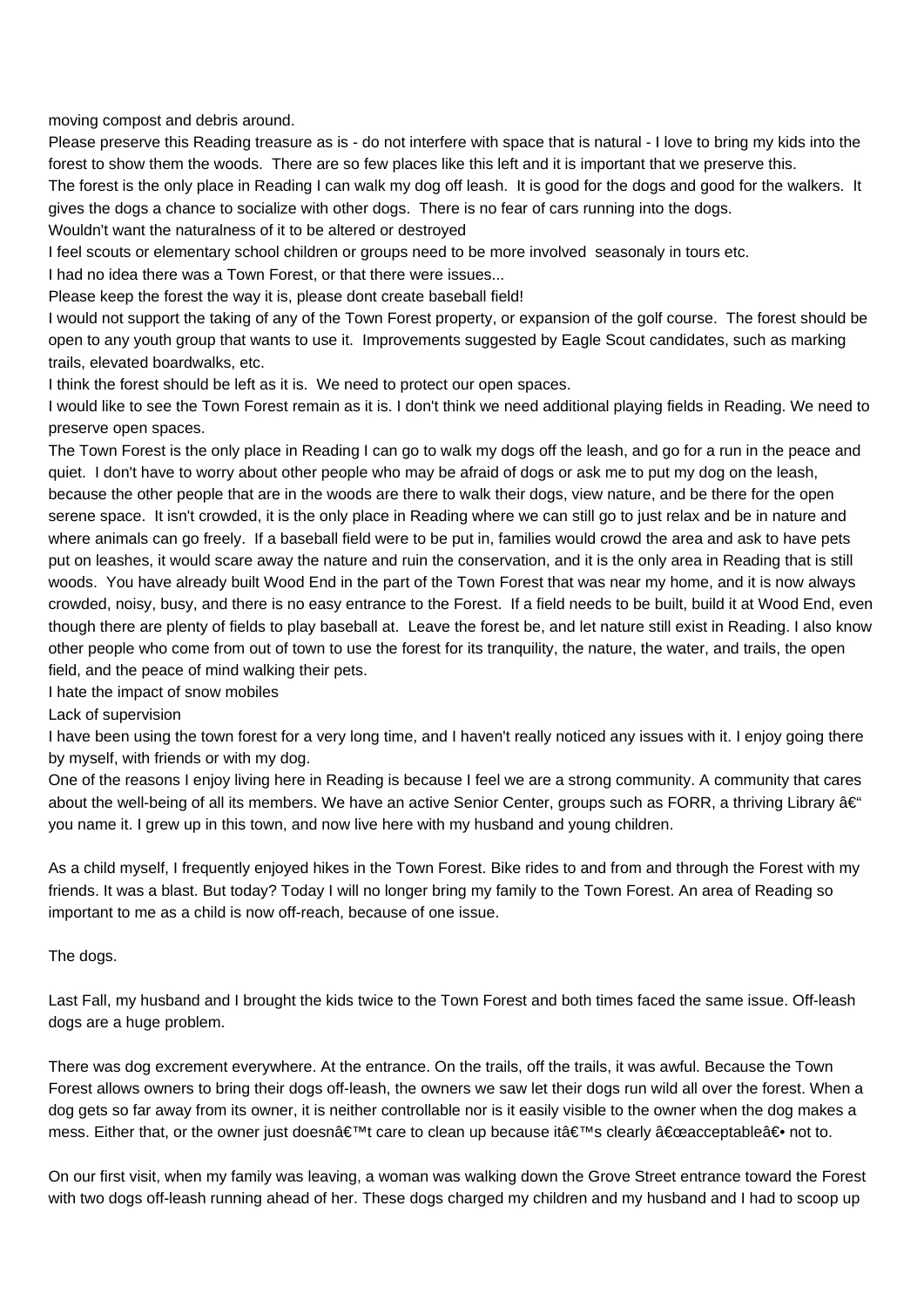our screaming kids in our arms to keep the dogs from attacking them. We had words with the woman, who did not care how scared my children were, and refused even when she finally caught up to her dogs to hold them back or clip them on a leash. Instead of apologizing, she shouted at us that her dogs had every right to run wherever they wanted. It traumatized my kids. And took me months to get them comfortable around dogs again.

I was going to report this incident, but then I did some research and found out that dogs are indeed allowed off-leash in the Town Forest. Though we were technically just beyond the Forest, we were close to the entrance.

As a child, I visited the Town Forest by myself or with my friends many times over the years I spent here in Reading growing up. Not once did I have a problem with uncontrolled dogs. Or find dog feces all over the place when I just wanted to enjoy being out in nature, in what should be a nice community setting for everyone.

I'm not sure if anyone who works for the Town is aware of this problem. Giant dogs, small dogs, the Town Forest has turned into a no-leash no-clean-up-after-your-pet dog pen, and because of that, I can no longer take my young kids there to enjoy all the Forest has to offer. This saddens me.

And as a long-time Reading resident, this frustrates me. I spent years volunteering in various capacities for this town as a Girl Scout. Cleaning, recycling, holding blood drives, collecting donations for a tree to be planted in the Town Square - this town means something to me. And I feel that because of the number of irresponsible dog owners who have polluted our Town Forest, and do not watch over their dogs, it is not a place I can safely take my children.

I thought a lot about submitting my response here in this survey. I don't want to limit the park from the many responsible dog owners who also live here in Reading. I am certain there are many happy families who take care to keep their dogs from charging young children, and who clean up after their dogs $\hat{a} \in \mathbb{N}$  messes.

However, as I see this survey is being conducted in part for the Massachusetts Audubon Ecological Extension Service, and as my family is a Mass Audubon member, I am aware that many Audubon offerings, sites, trails, and conservation areas prohibit dogs. There are good reasons for this, not the least is to protect the lands and ensure that everyone who wants to visit and enjoy them may do so in peace.

I would hope that our Town Forest would at the very least adopt an on-leash policy for dogs. With some sort of system in place to enforce the policy. And to perhaps look somewhere else in town to create an actual "off-leash park" where dogs can happily run free, and where families can enjoy time with their pets without taking advantage of an isolated area in Reading where no one is going to complain if there is dog excrement everywhere.

In the end, it is disheartening to see the Town Forest as such a mess. I care about this town, and I care that public areas are respected and welcoming for all.

The Town Forest is a great place to be able to take our dog and let him run off leash. It is one of the few places that I know of, anywhere, that allows this type of use and is an incredibly valuable resource.

Because of the town's lack of planning of green space, and its bias towards creating ball fields instead of natural areas, the pressure on the Town Forest has become immense. Attitudes by a few have shifted to an all or nothing mentality - yet the Town Forest could continue to be a multi-use space, accommodating most needs if someone bother to understand the needs of the residents and individuals using it. This survey is a start, but it is shallow and designed for confrontation between user constituencies. It is not about multi-use and sharing; it is about confrontation and justifying user fees.

Improper use

**Maintenance** 

leave it alone

I fully recognize that dog walkers need to take better responsibility for their dogs.

Please leave motor vehicles out of the Town Forest. When cars were allowed in there it became a haven for underage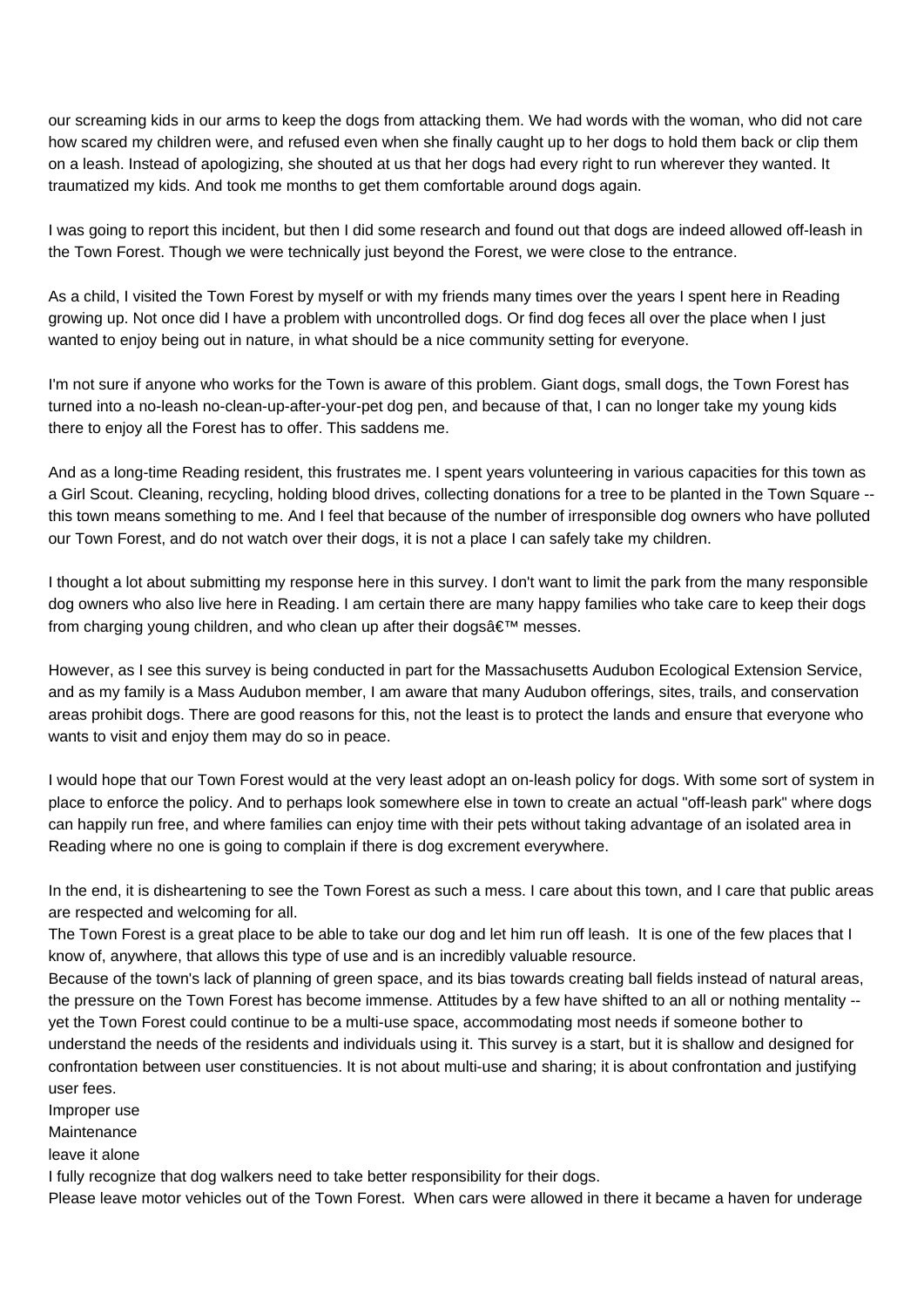drinking and unsafe driving. There was a girl killed up there as a result of drinking and driving in the Town Forest. Leave the the Town Forest the way it is. The only work that should be done in there is primary trail maintenance. Way too many cars in there for events. A limit should be places on the number of cars for an event. None

More information about access and what is available would be helpful

I wish there were a dog park in Reading for dog owners to go to so that their dogs wouldn't jump on me and slobber on me when I'm trying to enjoy my walk. The leash law is not respected in the town forest.

I know that sometimes when walking my dogs in the town forest I sometimes see other peoples dog poops on the main trails. I think if you provided a place throught out the forest with dog poop bags and a place to throw it away then I think that would help the dog poop problem.

I am not aware of any issues.

The maps online do not properly depict where parking is available - the Strout ave is a residential street. The School parking looked to be the best, but where when school is in session?

parking, trail maps/marking

### **22. Please take a moment to provide us with your thoughts on opportunities provided by the Town Forest.**

Answered: 112 Skipped: 166

The forest is a wonderful place for bikers, joggers, bird-watchers and dog walkers. Please keep it as such. see above

The town forest, like I said above provides the residents of Reading a place to take their dogs and let them run and play off leash. It is a great place to be, where everyone can get in touch with nature.

I would like to see better investment in the open field. A dog park? A baseball field? Something that would act as a congregation point for reading residents to meet and get to know each other. I love the new dog park in arlinton, ma and think it is a good example of what reading public areas should aspire to be.

Build a ball field where the pumping station once was

I think that it is very valuble that people are able to walk their dogs off leash in the town forest. This is the only place in Reading where it is legal. Also there are many species of plants and animals that flourish in the town forest. These species need to be protected. The vernal pools are ecosystems in them selves and you need to keep those ecosystems alive and thriving.

Improve signage.

Increase the width of the road to the compost.

Build a dock to launch a row boat in the river

The Town Forest is a tremendous asset to the town. It is a place for people to become one with nature and all its beauty. It also provides an chance for the youth of our town to experience nature while camping in a leave no trace enviroment. Trust me if you have never taking a silent night hike in the Town Forest in completed darkness and just listened to the world around you you are missing alot.

A wonderful asset for the whole community!

Over time Reading has developed to the point that there are very few natural areas where wildlife can thrive. The Town Forest has an opportunity to remain natural, where Reading's citizens can enjoy wildlife and the peacefulness of a walk through the forest.

1) Active refuge, e.g. as recipient site for transplanted at-risk species, such as Lady Slipper orchids transplanted from outside.

2) Increased learning opportunities for public through interpretive field walks lead by invited outside experts.

3) Linkage to naturalist activities in other towns, such as Peter Alden's biodiversity censuses in Concord area.

4) Demonstration project for sustainable forest management.

5) Habitat diversification potential, when management of over-mature portions eventually becomes advisable.

6) Small scale nursery potential for disturbed areas (e.g. adjoining driving range, or by old water treatment plant) to facilitate greening of town lands (e.g. sorely asphalt-dominated railroad station parking areas).

7) Engagement of local university students (e.g. UMass Lowell, Tufts, BU) in related conservation science and policy issues.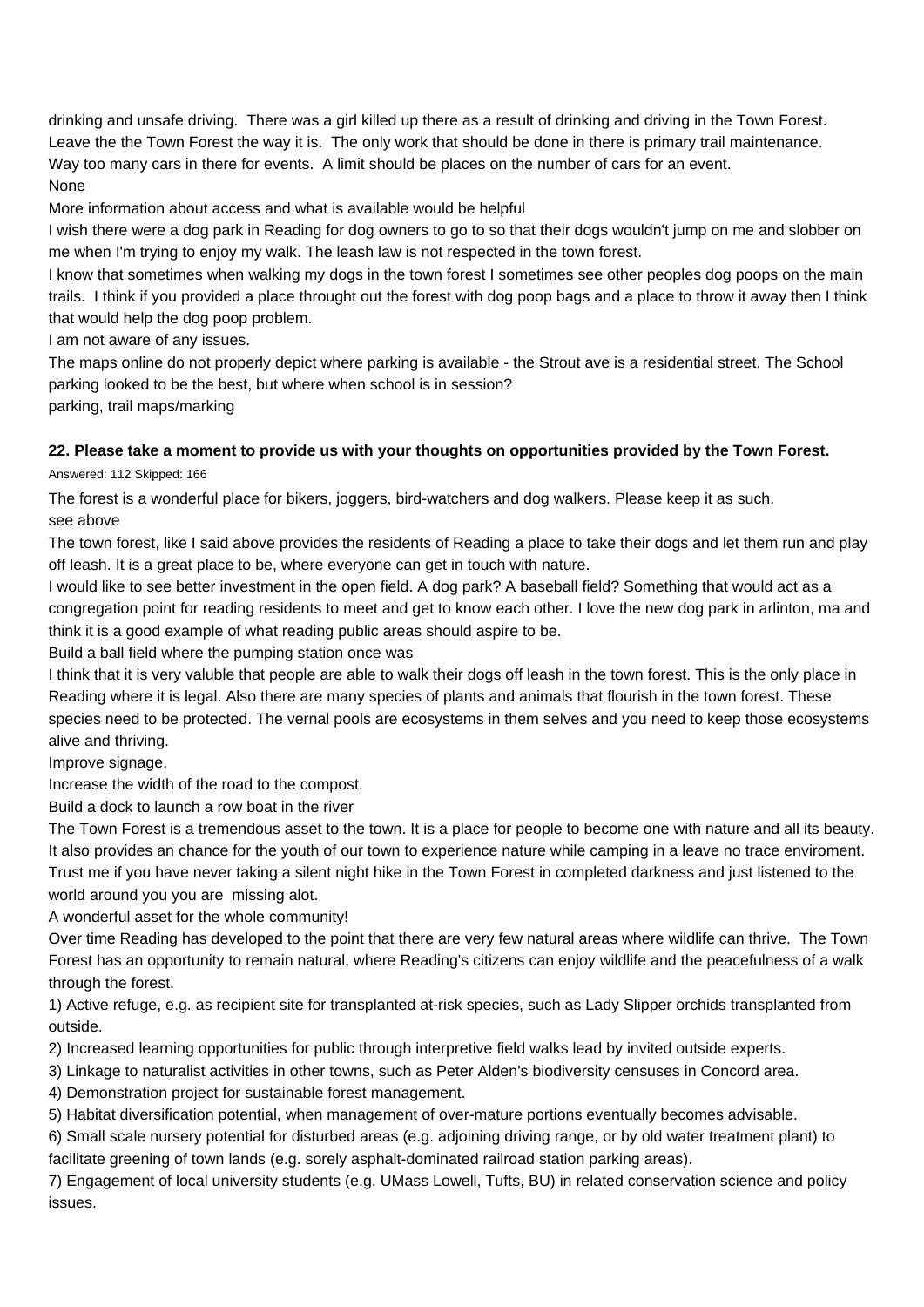A place to walk your dog, get away from daily life, and enjoy the beauty that the whole entire forest has to offer. The town forest provides a place for people to walk/run/bike not on roads, and is the only one within Reading. The wildlife has a habitat that is fairly un disrupted and I think that is very important to our town.

A paved trail might make use possible with less ticks (like Breakheart). Parking lot only necessary if other significant changes made but not as-is.

It should be left as is for anyone to enjoy. Being a dog owner and walker it is a great place to have a controlled dog off leash. As it is now and the people that use it,(primarily dog walkers there is no litter, it is respected and no environmental impact on wildlife or foliage.

The town forest is perfect for those of us who need a place to walk their dogs in a safe ansecure area.

The town forest is one of the only places to walk in a natural setting in a rapidly urbanizing area, and the only place in Reading to allow a dog to get a really good run. It is a great place for Cub Scouts to get their first taste of camping out, and the river adds so much in terms of diversity of wildlife.

Nice trails

Great place to enjoy nature - hope this is preserved.

We enjoy walking our dog in the town forest. It provides many opportunities also for walkers, nature lovers, bird watchers, joggers, cross country skiers, and bicylists. We have met many interesting people on our jaunts in the forest and hope that we can continue to do so.

It's pretty much perfect for passive recreation just the way it is. I am for leaving it alone.

I believe it should remain a place for passive recreation and li mited vehicle access. We need this open space.

I would like to keep the forest open for dog walkers as there are no other areas where dogs can walk and play freely. Great place to walk with or with out a dog and view wildlife, open space that isnt developed

Largest conservation area, should be passive activity only; parking should be restricted to existing compost area; water treatment area should be transferred to town forest land to increase protection and regulate use

It would be a great place to go hiking, walking, and running.

The opportunity that it provides to recreate in a natural, peaceful setting is wonderful.

I would like to see the scouts have more use and for the town to let the public know about the easy access to our own gem. I have seen white swans,lady slippers,nesting turtles etc just by taking a walk through the forest. Open space

This question makes me anxious. What I love best about the Town Forest is that it hasn't been exploited. It's geared to people (and dogs) on foot, making their own way.

see above

Good for hiking or camping or biking with kids

Keep it as it is.......

We love the town forest!

The Town Forest is a wonderful place for people to participate in various exercise and nature activities.

Maybe advertise more--I wasn't aware of the other entry locations prior to this e-mail although I haven't looked that hard either:)

amazing natural resource right here in Reading; our home actually directly borders the Town Forest (Roma Lane), and we spend many afternoons in Fall/Winter walking and/snowshoeing in the Town Forest with my wife and son; we're incredibly lucky to have such a beautiful recreation area so close by

Access to fishing would be nice

I love the Town Forest. I take my dog - off leash under voice command and leash him when other dogs are around. I clean up after my dog and I help clean up the trails. I appreciate being able to walk my dog at the Town Forest. THANK YOU!

The Reading town forest serves as this poster's primary means to escape the pressures and annoyances of industrialized life, to return to a world where peace and placidity might reign, only to be disturbed by the incessant barking of my dog. This transcendental experience could only be undermined by useless rules and regulations. PUT A LEASH LAW IN PLACE AND ENFORCE IT!!!!

OR, designate a portion of the park that is dedicated to dogs with no leashes.

make a parking lot at the end of the road in the park near the water pumpig station, or in teh compost area.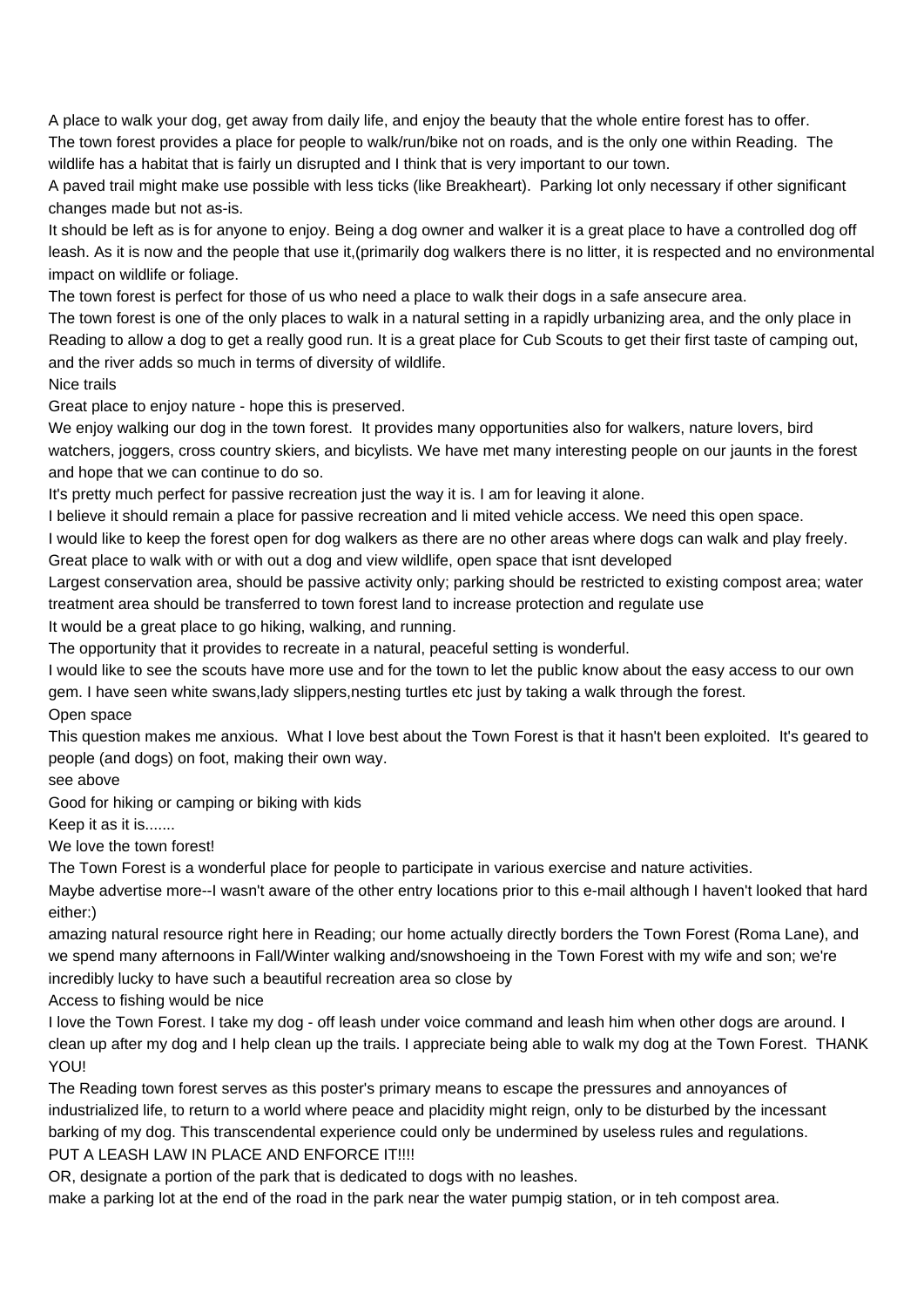The forest is a small space where you can go to relax and enjoy the quiet. obsevre nature and think without being disturbed. Who gets to see this? #23 why don't you just ask who we are

I would like to see single-track mountain bike trails created.

I went there in the 60's as a boy scout when I lived in Reading and found it rather boring. I've never been back as there was nothing of interest there.

Maintained not "developed" so it retains as much as its natural character as possible. Keep trails clear, wet-season walkable, and well marked.

The town forest is a place where anyone can go to enjoy nature doing what they want, respectively. I love that there is a bit of Reading that is not developed, and I use it to bike, run and walk my dog like many others that I know. Filling it with traffic and more roads than it already has would be devastating. It would wrongly show that Reading is just like any other town and would rather take care of humans than preserve habitats and forest for animals.

Wish there was more of a way to introduce residents to this resource.

Town Forest should be left in its natural state - there should be no improvements that would amplify demand on this location - have heard rumors of "destination points" being developed, eg athletic fields. This would result in choking Grove St with traffic and attendant safety issues. Lack of sidewalks and current vehicular traffic from Compost Sta, Golf Club & Forest, often at excessive speeds, present real safety problems to the neighborhood - a serious accident can happen at anytime on this section of Grove St

A wonderful resource for residents to enjoy nature without getting in the car and driving any distance.

Our town is incredibly lucky to have the Town Forest. When my husband and I moved to Reading in 1987, we were so thrilled to discover this wonderful tract of land set aside for passive recreation. What kind of special town was this, to value this land?? Cross Country skiing in the winter, and woods walks in all the other months, I have long been appreciative of this peaceful space in the midst of a busy suburb of Boston. Also, as you well know, this is the only place in Reading, where we can legally let our dogs run off leash, and let me tell you, our dogs love the Town Forest as much as we do!

The Town Forest's accessibility provides a unique opportunity to educate younger generations to appreciate wildlife and its habitat, learn camping and hiking skills, and to learn how to protect and preserve open space.

I'd really like to use the town forest for XC-skiing, biking with my kids, picnicking, canoeing, but I haven't had much success finding information about where to park, trail recommendations, what is available etc. It would be great if this info were more readily available, or perhaps where were an online message board for asking questions and reading other people's trip reports. I would also love to see more nature walks / learning opportunities for families with young children (like the Audubon sanctuary in Topsfield, but closer!) I would also be interesting in family volunteer days to do trail maintenance etc.

It's a great place to walk. I enjoy being able to birdwatch and identify native plants while also walking my dogs. Basically my use of the Town Forest has always been associated with Boy Scouting.I am no longer very active in Boy Scouting but someday I may tag along for one of those bird watching expeditions.

ideally one portion of the forest would be fenced off for off-leash dog park.

I enjoy having a town forest that I can walk in and observe the peaceful environment.

it's an oasis that is working perfectly the way it is. The biggest opportunity I see is to leave it alone and not destroy it's wonderfulness.

The town forest is a great resource. Serving two valuable purposes, acting as a animal habitat and watershed and a local recreation area.

Private motor vehicles should not be allowed in the park.

Trash cans would encourage people to pickup after their dogs.

Reading is fortunate to have a Town Forest, built by the local Boy Scouts over several decades. The hiking, camping, picnicing, and other passive recreation opportunities are a true gift. The Town Forest has a little more freedom of use than the Conservation Areas, and should remain so.

We have the opportunity to preserve a piece of open space, which is becoming more and more rare in this area. It should be used for passive recreation and habitat preservation.

The Town Forest campground fire circle is a unique and much used resource.

Please leave it as is - not every resource needs to be an "opportunity".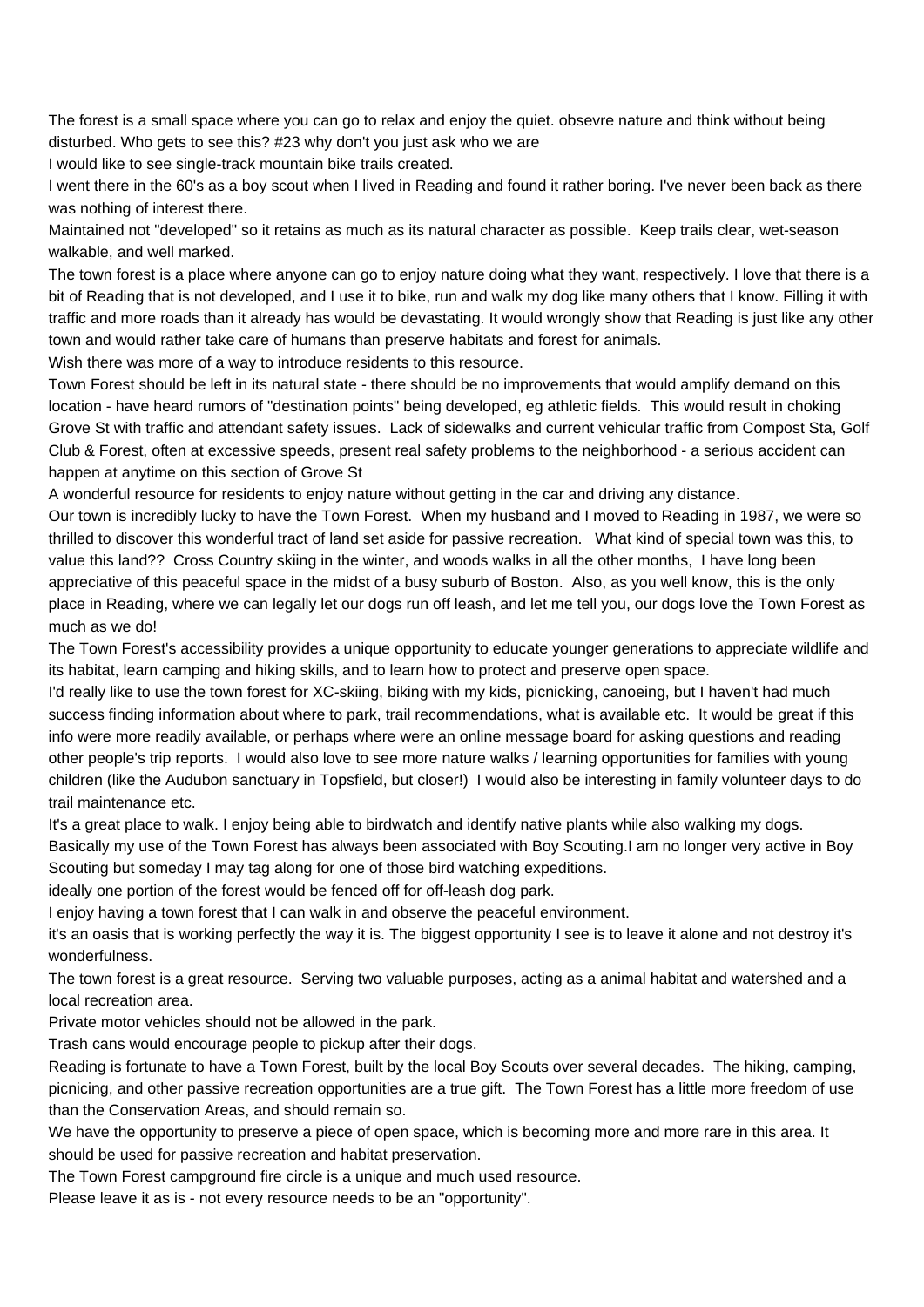I am all for a town forest, as it promotes conservation, clean air, green space, one last refuge for wildlife, and opportunities for outdoor activities.

I would like to see more of an effort to clean up the downed trees and broken walk ways. Also, I don't see the need to allow the boy scouts to drive in so many vehicles for an overnight.

I'm an avid geocacher, and maintain several caches in the forest, which encourages people to use the forest for hiking and biking.

I love walking and biking there and the convenience to my house, which is a short walk away, makes it so much better. I love being able to hike and run in the town forest. It is a treasure.

one of the reasons I continue to live in this town is the availability of the town forest for my walks and bike rides. The town forest is a great space that you don't often find in other towns. It is a good place for nature is I'm glad that it is so far untouched by suburban development.

It is not suppose to be a plan, but a sustainable respectful community escape.

I enjoy having a place where I can trail run and mountain bike. I would love to see more trails blazed. We as a community need to preserve the Town Forest and generate more public awareness of the opportunities it provides. I have used the town forest for years, almost always as a solitary undertaking. It renews and restores me.

It is a gift to have such a peaceful beautiful and relatively safe open space to walk right here in Reading. It's wonderful to have such a large natural area so close to home.

It's a great place to cross-country ski!

The town forest is a gem and the only place the dog can run free in town.

An area free of motorized vehicles to walk,cycle,or just enjoy the quiet setting.

The forest is a wonderful place to have, so many interstings thing srouting, birds and other animal fleeting about and a bit of fresh air too.

If you'd like to increase the use of the forest I'd like to suggest getting NEMBA.ORG involved. This forest has some potential for MTB trails that has not been explored yet I am sure.

the town forest is my favorite place in Reading

n/a

Unlike other parks, it is truly a place of multiple uses and I am not aware of any "lighting-rod" issues as of yet; users and the Town have thus far been tolerant. It has proven to be a fantastic place to introduce children to outdoor recreation camping, hiking, skiing/snowshoeing and mountain biking.

I am interested in camping as a resident. I know the area has been used by organized groups, but can it also be reserved for individual families?

Increased fitness and awareness of nature and need to preserve it, as well as the importance of environmental issues including global warming.

I think more people would use it if they could push strollers and ride bikes through it like Breakheart Reservations paved Trails. Also there is a lot of fear of getting Lyme's Disease from ticks so many people don't utilize it.

When I moved back to Reading three years ago, I was looking forward to spending time in the Town Forest  $\hat{a}\in$ " until I discovered the no-longer-acceptable parking situation.

Opportunity to turn this into even more of a gem for people to hike and nature walk

passive recreation, nature, safe place for dogs to play together off leash

grew up down the street from it, learned alot about nature, and respect for it.

same answer as 21

This is the only legal place to take my dogs off leash, I feel safe there and people are very responsible with there dogs. The town forest is an incredibly valuable resource and one the things that makes the town so great. It exposes

hundreds of kids to the value of nature every year. I think one of its primary purposes should be to support scouting, cub scouts, girl scouts, and boy scouts. They are good shepards.

I am opposed to playing fields and /or expanded parking near the forest. We have a great resource here, let's keep it for future generations to enjoy.

The Town Forest is a chance for people to interact with nature and to enjoy a relatively unspoiled area. We need to keep it that way.